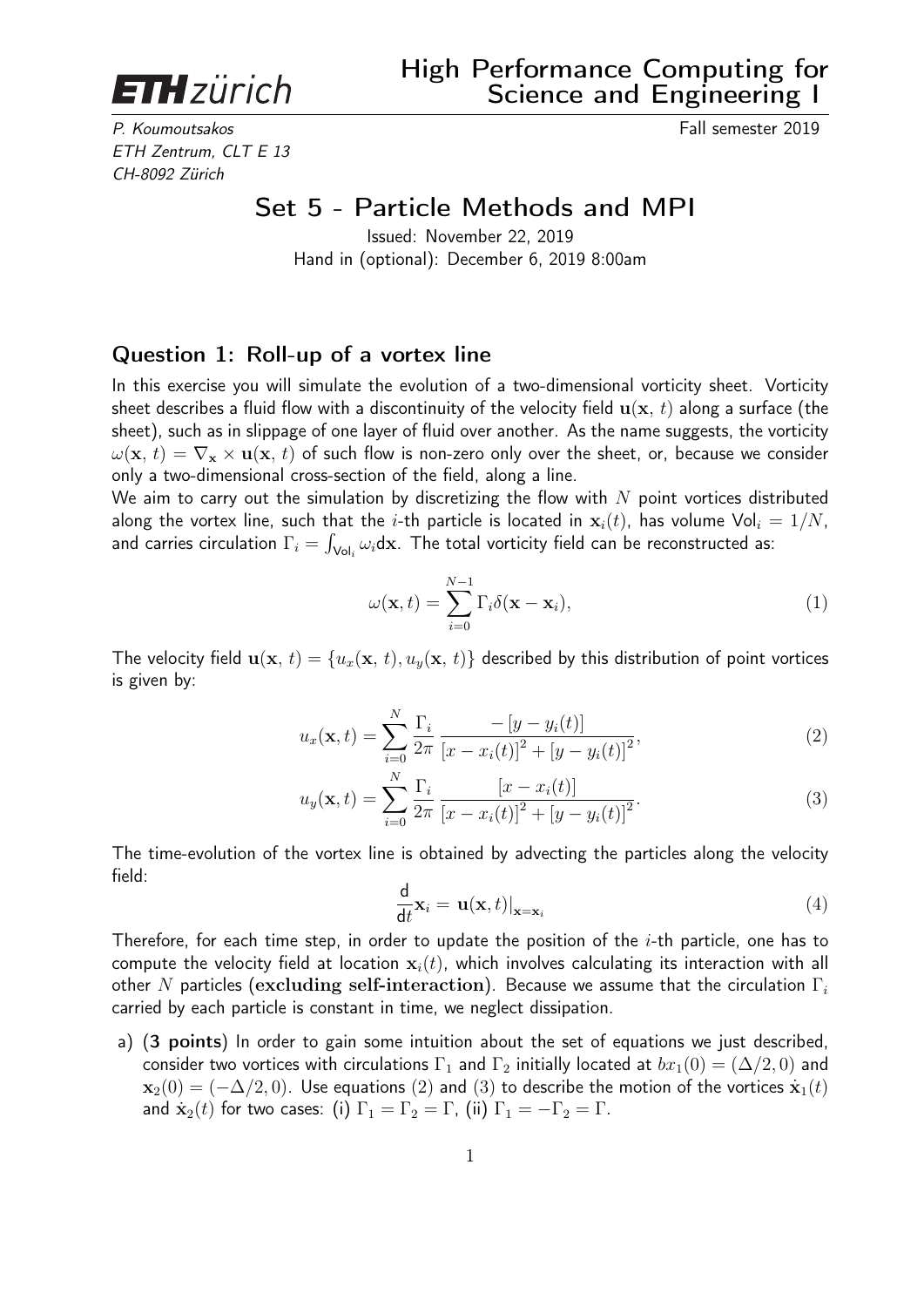

Figure 1: Wake of an airplane visualized by condensation behind the engines. The vorticity sheet is generated at the trailing edge of the wings.

The remaining part of the exercise is to implement a distributed simulation of the roll-up of a vortex line, discretized over an arbitrary number of point vortices. The solution should resemble a cross-section of the wake an airplane (see Figure 1).

Initially, N vortex particles are arranged uniformly along the x-axis in  $\left(-\frac{1}{2}\right)$  $\frac{1}{2}, \frac{1}{2}$  $(\frac{1}{2})$ :

$$
x_i = -\frac{1}{2} + \frac{i + 1/2}{N}, \quad i = 0, ..., N - 1
$$
\n(5)

and have circulation  $\Gamma_i = \mathsf{Vol}_i\;\frac{4x}{\sqrt{1-4x^2}}$  with  $\mathsf{Vol}_i = 1/N.$ 

The skeleton code for this exercise consists of the following:

- $\bullet$  ArrayOfParticles.h : defines a class that stores the positions  $\mathbf{x}_i$ , velocities  $\mathbf{u}_i$  and circulations  $\Gamma_i$  of a set of particles. Should not be modified.
- Profiler.h : defines a class that helps time the various parts of your solver. Should not be modified.
- SerialParticlesIterator.h : defines methods to perform operations on the array of particles. Such as: (i) initialize  $\mathbf{x}_i$  and  $\Gamma_i;$  (ii) reset  $\mathbf{u}_i$  to zero; (iii) adding to the velocities  $u_i$  of a set of "target" particles the contribution due to the circulation carried by a set of "source" particles; (iv) advecting the particles' positions with the updated velocities.
- main.cpp : Defines the main simulation loop for a serial code.

The code can be compiled and run on a compute node of Euler by loading the modules module load new gcc/6.3.0.

b) (3 points) Write SerialParticlesIterator::compute\_interaction. For each particle in the array "targets", add (using equations  $(2)$  and  $(3)$ ) the contributions to its velocity due to the particles in the array "sources". This function completes the serial solver and it should now carry out a correct simulation.

Note that, for the serial version, sources and targets are the same particles and you need to neglect self-interaction. However, for the distributed version in the next steps, the two arrays may hold different sets of particles.

c) (3 points) Duplicate your SerialParticlesIterator.h (you will need a serial version for later) and implement a version parallelized with OpenMP threads. All the functions in this file (and exclusively those) need be changed for this step.